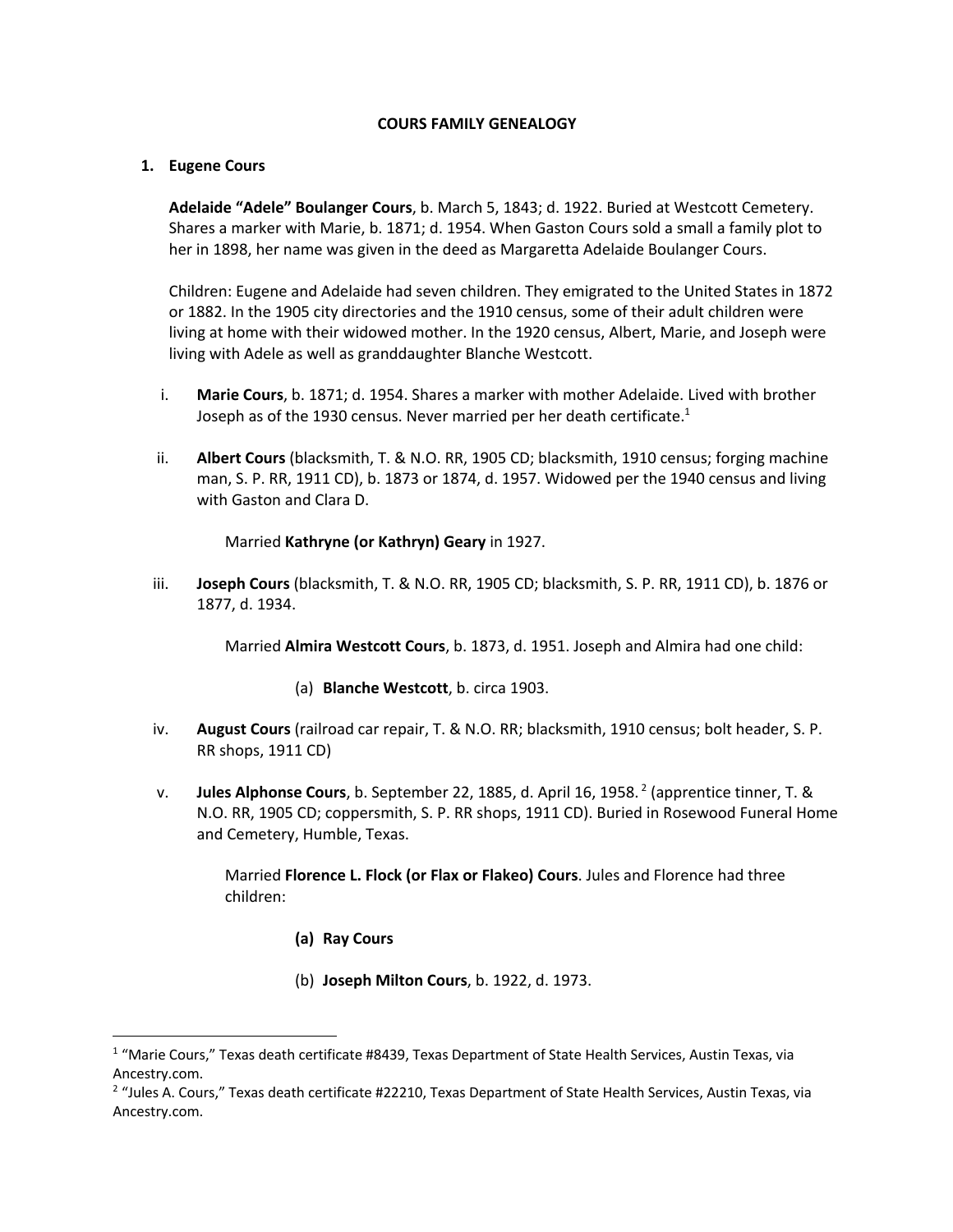Married to **Evalyn B. Row Cours**, b. 1919, d. 1989. Both are buried at Rosewood Funeral Home and Cemetery in Houston.

- (c) **Chester R. Cours**, b. February 28, 1918, d. September 12, 1980.3
- vi. **Gaston (aka Gustav or Gus) Cours** A native of France, b. July 22, 1869, d. February 16, 1949 due to heart failure. Buried at Brookside Cemetery, Houston. <sup>4</sup> Purchased a trapezoidal 0.11 acre parcel in the cemetery in 1898 and immediately sold a 400-square-foot portion of that to his mother, Margaretta Adelaide Boulanger Cours.<sup>5</sup> Employed as a blacksmith, T. & N.O. RR, per 1905 City Directory; blacksmith, S. P. RR, 1911 City Directory. Noted as a night watchman for Silwell Supplies in the 1940 census and as a farmer on the birth certificate of daughter Clara.

## **Clara Dorothea Schuller**

Gaston and Clara Cours had eight children:

- i. **Raymond Gaston Cours** b. July 3, 1889; d. Aug 9, 1918 due to accidental drowning. Buried at Westcott Cemetery.6
- ii. **Joseph Cours**, b. April 3, 1876; d. March 25, 1934 of heart disease. Blacksmith. Buried at Westcott Cemetery. Married Allie Cours.
- iii. **Jules Edward Cours**, b. February 3, 1903, d. January 24, 1975 in Seabrook, Texas. Buried in Forest Park Cemetery in Houston. 7

Married **Alma Louise Maes**, b. 1906, d. 1996.

(a) **Raymond Edward Cours**, b. 1923, d. 2006.

Married **Ella Idell Caveness**, <sup>8</sup> b. 1923, d. 2011.

iv. **Ernest W. Cours**, b. 1906, d. 1972. Buried in Brookside Cemetery, Houston.

Married **Della Albertha Dardar**, b. 1909, d. 1967.

v. **George Cours**, b. 1908, d. 1987.

<sup>&</sup>lt;sup>3</sup> "Chester R. Cours," Texas death certificate #71630, Texas Department of State Health Services, Austin Texas, via Ancestry.com.

<sup>4</sup> "Gaston Cours," Texas death certificate #6971, Texas Department of State Health Services, Austin Texas, via Ancestry.com.

<sup>5</sup> Harris County deed records, Vol. 104, pages 383–384, file numbers 17705–17706.

<sup>6</sup> "Raymond Gaston Cours," Texas death certificate #31702, Texas Department of State Health Services, Austin Texas, via Ancestry.com.

<sup>7</sup> Jules Edward Cours, memorial. https://www.findagrave.com/memorial/24209897

<sup>&</sup>lt;sup>8</sup> Marriage certificate February 8, 1994. Harris County Clerk's office, book 358, 251-40-0444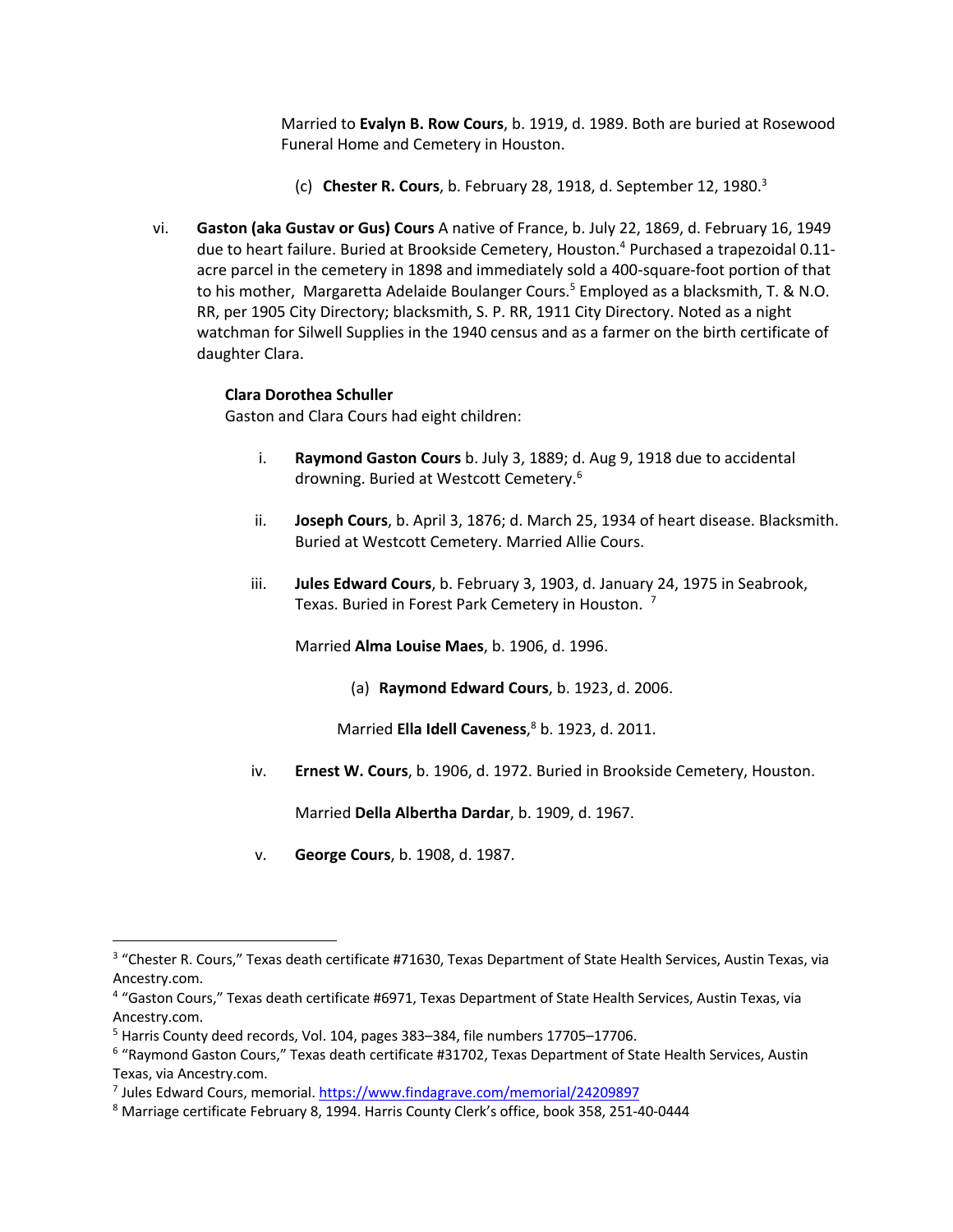vi. **Victor Cours**, b. 1912, d. 1986. Buried at Seaside Memorial Park in Corpus Christi.

Married **Velma Ruth Freshour**.

- (b) **Barbara J. Cours**, b. 1936. <sup>9</sup> Per the 1940 census, lived in Corpus Christi.
- vii. **Lillian A. Cours Pettigrew**, b. 1915, d. 1997.

Married **Willoughby G. Pettigrew**, b. 1914, d. 2001.

viii. **Clara Dorothea Cours Uhl**, b. 1917, d. 2015. 10

Married William Cris Uhl.<sup>11</sup> Per Clara Uhl's 2015 obituary, the couple had two children:

- (a) **W.K. "Billy" Uhl**, married **Bette Uhl**
	- **1. Matt and Amanda Uhl**
	- **2. Clint and Ashley Uhl**
		- a. Clara Uhl's obituary notes that she was survived by greatgrandchildren **Payton, Rylie, and Kinsley Uhl**; does not note their parents

## **(b) Judy Stockton**

- **1. Michael and Krissy Stockton**
- **2. David and Jennifer Stockton**
	- a. Clara Uhl's obituary notes that she was survived by greatgrandchildren **Cole, Jake, Wesley, Kate, Will, Sam, Spencer, and Andrew Stockton**; does not note their parents

<sup>9</sup> "Barbara Jeanette Cours," Texas birth index, Bureau of Vital Statistics, 1936 births, page 389, via Ancestry.com. <sup>10</sup> "Clara Dorothea Uhl," Obituary, Brookside Funeral Home, September 20, 2015, https://www.legacy.com/amp/obituaries/dignitymemorial/175886598.

 $\overline{^{11}}$  Marriage certificate #56620, April 25, 1941. Harris County Clerk's office, book 91, page 536